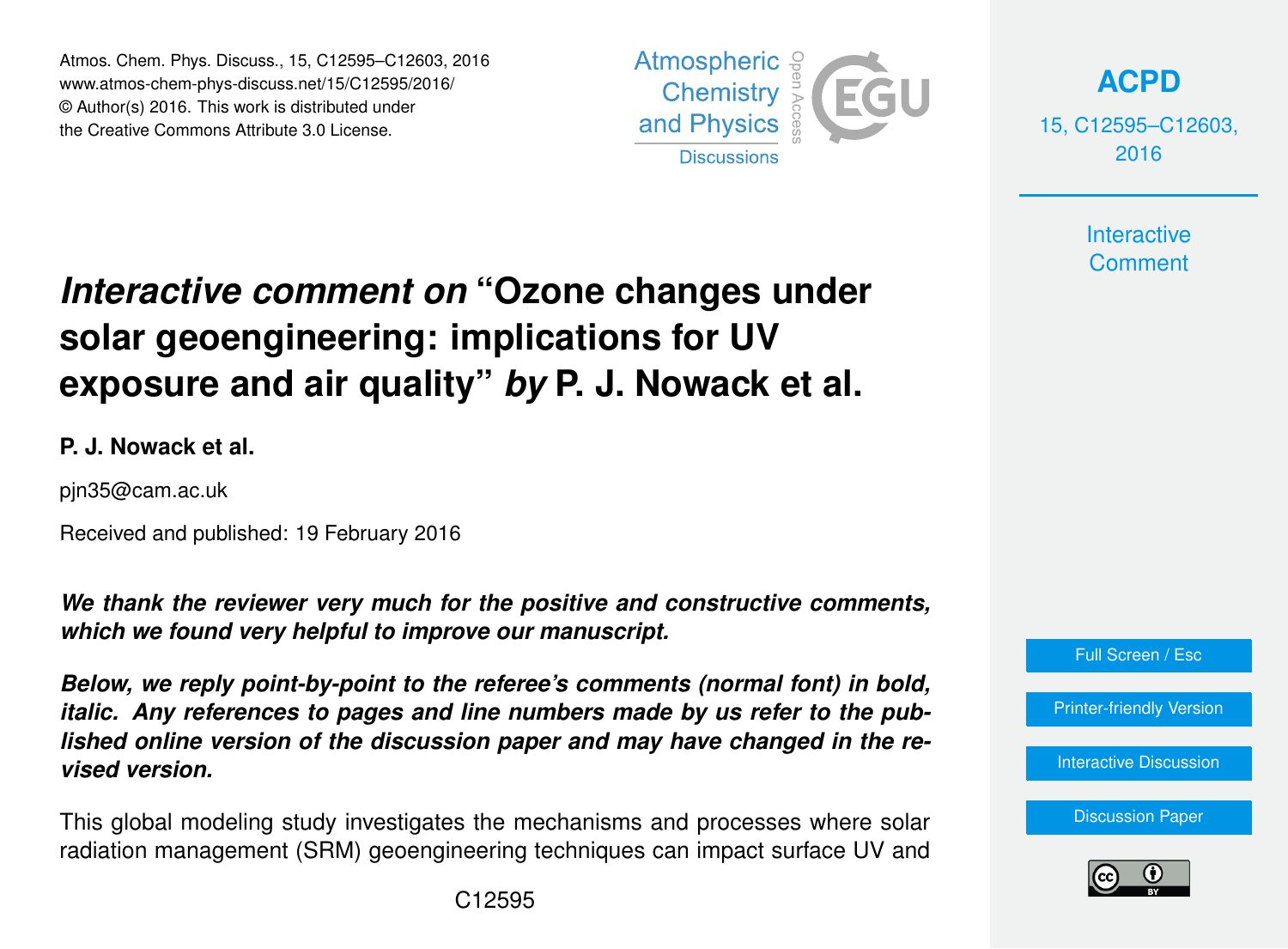tropospheric chemistry. The implied SRM technique is that of space mirrors, where the solar constant is turned downwards to emulate a blocking out of the sun's rays, the magnitude of which tuned to match the radiative forcing from 4xCO2 (this is the so called G1 experiment).

The authors present some "standard results" (e.g. spatial pattern of temperature changes) before discussing chemical and related impacts more thoroughly. Key results include how a cooling stratosphere couples with reduced water vapor to drive ozone increases in the G1 simulations. The G1 simulations also increase tropospheric ozone, driven mainly by reduced water vapor (reduced OH production) and UV penetration (due to higher stratospheric ozone). The authors also highlight that the reduced UV could be important for human health through reduced vitamin D production.

Overall, I feel that this study positively adds to the growing literature analyzing the impacts of geoengineering techniques. Composition and UV impacts have not been studied in detail, and, while the scenarios are not necessarily ideal (e.g. using preindustrial levels of ozone precursors; as also noted by another reviewer), the authors note these weaknesses, and I think that it provides a good basis to compare future work against. In summary, I would be happy to recommend this for publication after the authors have considered my minor comments/corrections below (mostly very minor).

Specific comments (page and line numbers refer to the original Word version)

- P1, L14: Why italicize geoengineering?

#### *This was thought to put some emphasis on the central idea under study. We do not feel strongly about this emphasis, so we leave it out in the revised version.*

- P2, L1: "However, despite..." – I feel this sentence rather trivializes an extremely complex issue. It is not possible to just turn off CO2 emissions without all kinds of

# **[ACPD](http://www.atmos-chem-phys-discuss.net)**

15, C12595–C12603, 2016

> **Interactive Comment**

Full Screen / Esc

[Printer-friendly Version](http://www.atmos-chem-phys-discuss.net/15/C12595/2016/acpd-15-C12595-2016-print.pdf)

[Interactive Discussion](http://www.atmos-chem-phys-discuss.net/15/31973/2015/acpd-15-31973-2015-discussion.html)

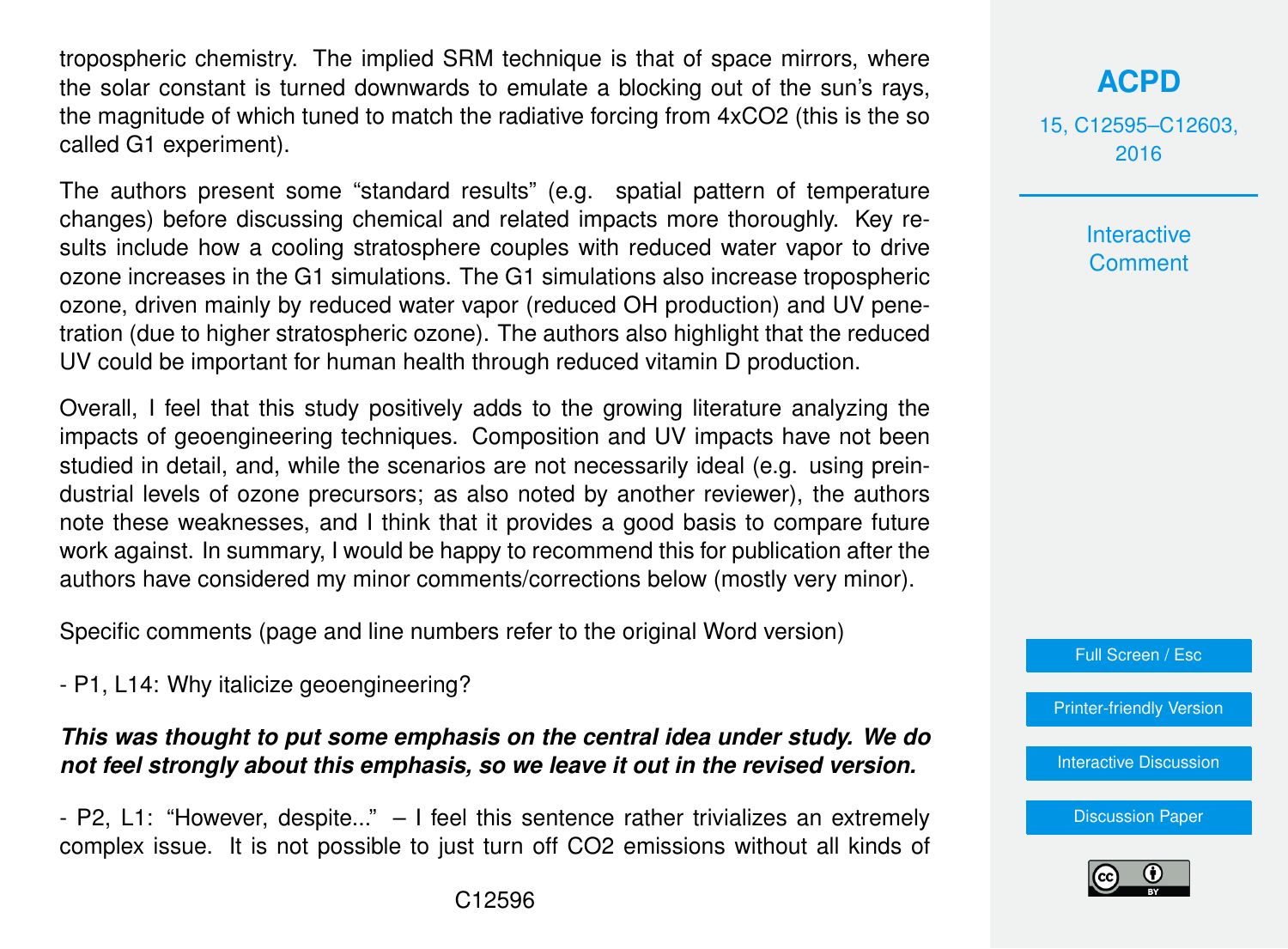*We certainly did not want to trivialise. We have changed the text slightly to read: "It is recognized that reducing greenhouse gas emissions is difficult so that, under these circumstances, there is discussion on alternative measures to counteract the effects of climate change".*

- P2, L2: It's not just researchers talking about GE

*The sentence given in the previous reply circumvents this specification as well.*

- P2, L16: Suggest: "The central problem..." -> "A major issue..."

#### *Done.*

- P2, L18: Full stop after "Earth system" and then start a new sentence.

#### *Done.*

- P3, L11: Might want to be clear how UV (or other GE-related factors) can influence surface ozone

*In the revised manuscript, we now have a separate short introduction for the potential tropospheric ozone changes driven by changes in the stratosphere. It reads:*

*"Surface ozone is a pollutant, which has been associated both with diseases of the respiratory system and crop damage (Avnery et al., 2011; Silva et al., 2013). Many countries have introduced emission controls aimed at reducing emissions of tropospheric ozone precursors. However, tropospheric surface ozone depends not just on in situ emissions but also on processes in the stratosphere.*

15, C12595–C12603, 2016

> Interactive **Comment**



[Printer-friendly Version](http://www.atmos-chem-phys-discuss.net/15/C12595/2016/acpd-15-C12595-2016-print.pdf)

[Interactive Discussion](http://www.atmos-chem-phys-discuss.net/15/31973/2015/acpd-15-31973-2015-discussion.html)

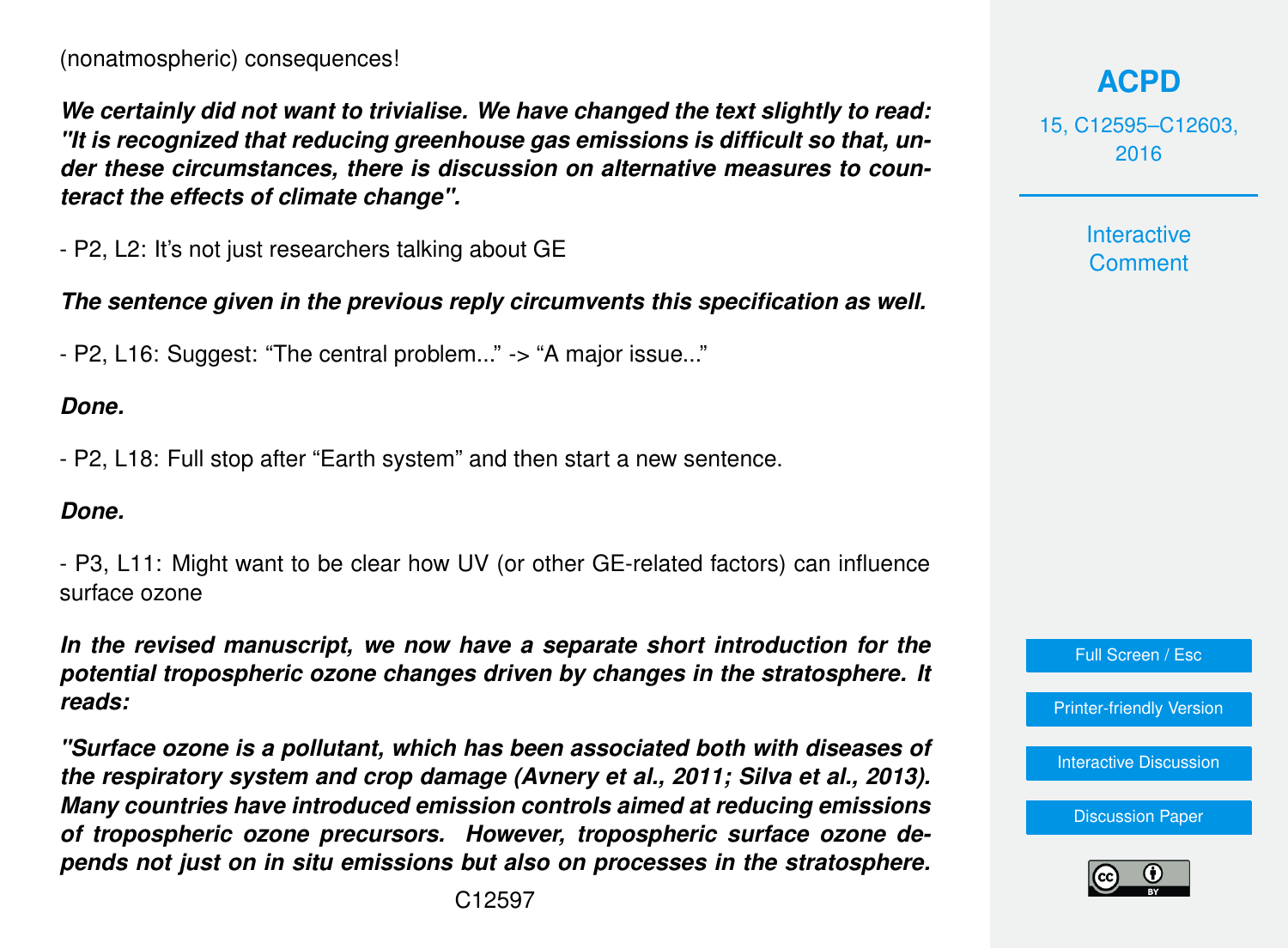*For example, changes in stratospheric ozone will impact tropospheric chemistry by altering the photolysis environment in the troposphere (Madronich et al., 2015). Similarly, the transport of ozone from the stratosphere is an important component of the tropospheric ozone budget (e.g. Holton et al., 1995; Neu et al., 2014). Any SRM scheme which affects the stratosphere could therefore also impact tropospheric composition."*

- P3, L26: "Finally, section 4..."

*Done.*

- P4, L7: Ref for MetUM?

*The atmosphere, ocean and sea-ice model versions and their coupling were described together in the HadGEM3 reference to Hewitt et al. (2011). For the atmosphere model, this paper is definitely the most appropriate one to cite. In order to avoid confusion, we add the citation a second time in the revised manuscript.*

- P4, L12: comma after MetUM

*Done.*

- P4, L15-: Refs for these models?

*In the revised version we also include some more original citations for the standalone ocean and sea-ice models even though the actual atmosphere-ocean-seaice coupled model used here is described in Hewitt et al. (2011).*

- P4, L21-: Is aerosol chemistry included? Are there composition/climate feedbacks with CH4 and N2O? Clarify whether the photolysis scheme respond to clouds, ozone



15, C12595–C12603, 2016

> Interactive **Comment**

Full Screen / Esc

[Printer-friendly Version](http://www.atmos-chem-phys-discuss.net/15/C12595/2016/acpd-15-C12595-2016-print.pdf)

[Interactive Discussion](http://www.atmos-chem-phys-discuss.net/15/31973/2015/acpd-15-31973-2015-discussion.html)

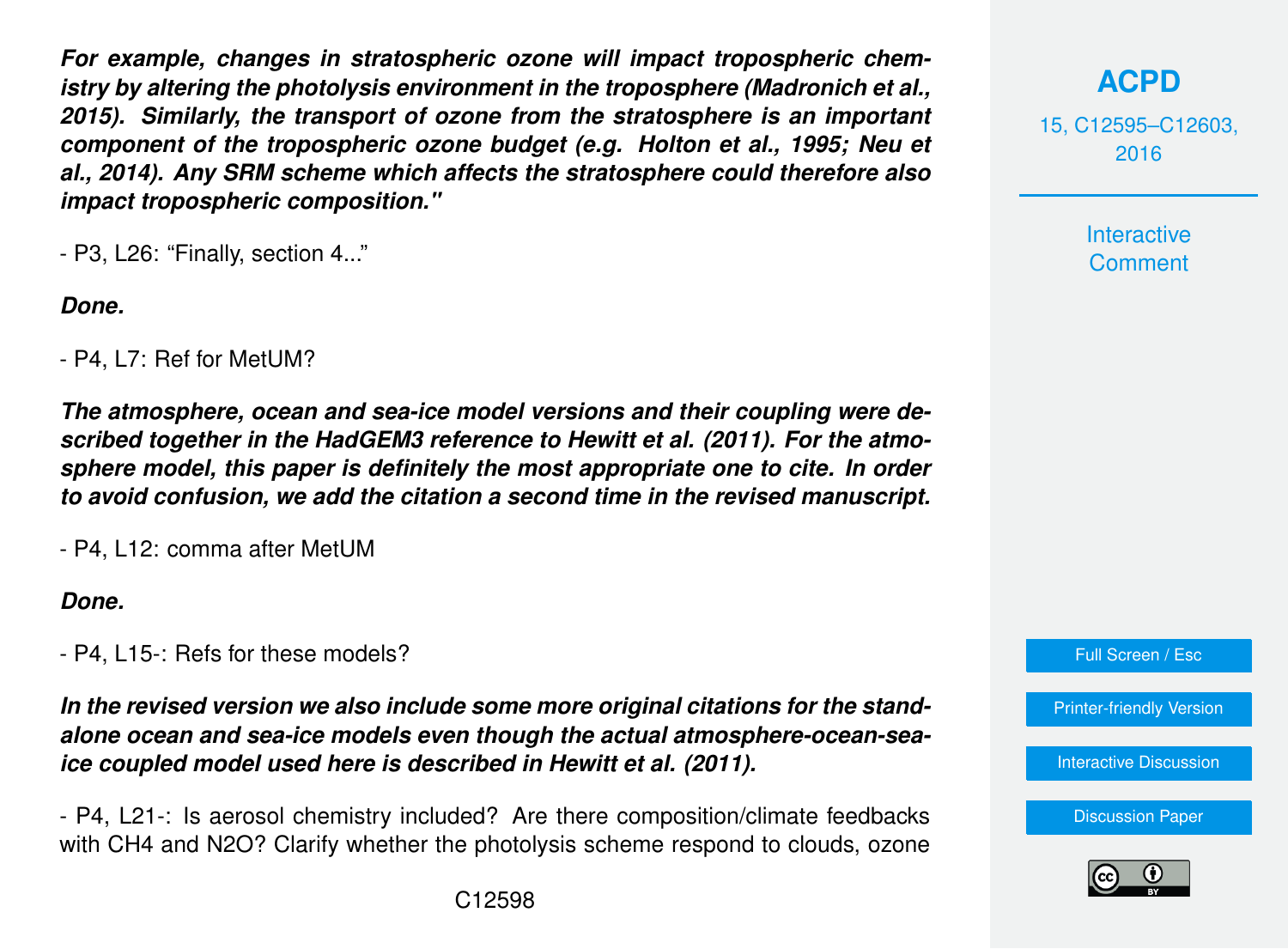and solar flux?

*The CLASSIC aerosol scheme is included in the model (Bellouin et al., 2011), which is not coupled to UKCA. Concerning composition-climate feedbacks with CH4 and N2O the model is fully interactive. The FastJX photolysis scheme is interactive with respect to clouds, ozone and solar flux, we have added the following sentences to clarify this:*

*"Ozone, nitrous oxide and methane are fully interactive in the model so that their changes feedback onto changes in radiation. [...] Photolysis in FastJX responds, inter alia, to ozone and solar flux as well as to multiple layers of clouds of varying degrees of thickness."*

*Bellouin, N. et al.: Aerosol forcing in the Climate Model Intercomparison Project (CMIP5) simulations by HadGEM2-ES and the role of ammonium nitrate, J. Geophys. Res., 116, D20206, doi:10.1029/2011JD016074, 2011.*

- P5, Sect 2.2: I would be explicit that the CFC levels are (presumably) zero in the simulations.

*We have added the following sentence to be more explicit about the settings:*

*"By design, the G1 experimental set-up does not include pre-defined changes in surface emissions of ozone depleting substances from anthropogenic sources (e.g. CFCs whose abundance is equal to zero in this set-up), or tropospheric ozone precursors."*

- Also, would any putative space mirrors be uniformly efficient at all wavelengths?

*Indeed, this is another idealised assumption. Possibly, mirrors could even be designed to dim some wavelengths more than others, similar to the wavelength-*

# **[ACPD](http://www.atmos-chem-phys-discuss.net)**

15, C12595–C12603, 2016

> **Interactive Comment**

Full Screen / Esc

[Printer-friendly Version](http://www.atmos-chem-phys-discuss.net/15/C12595/2016/acpd-15-C12595-2016-print.pdf)

[Interactive Discussion](http://www.atmos-chem-phys-discuss.net/15/31973/2015/acpd-15-31973-2015-discussion.html)

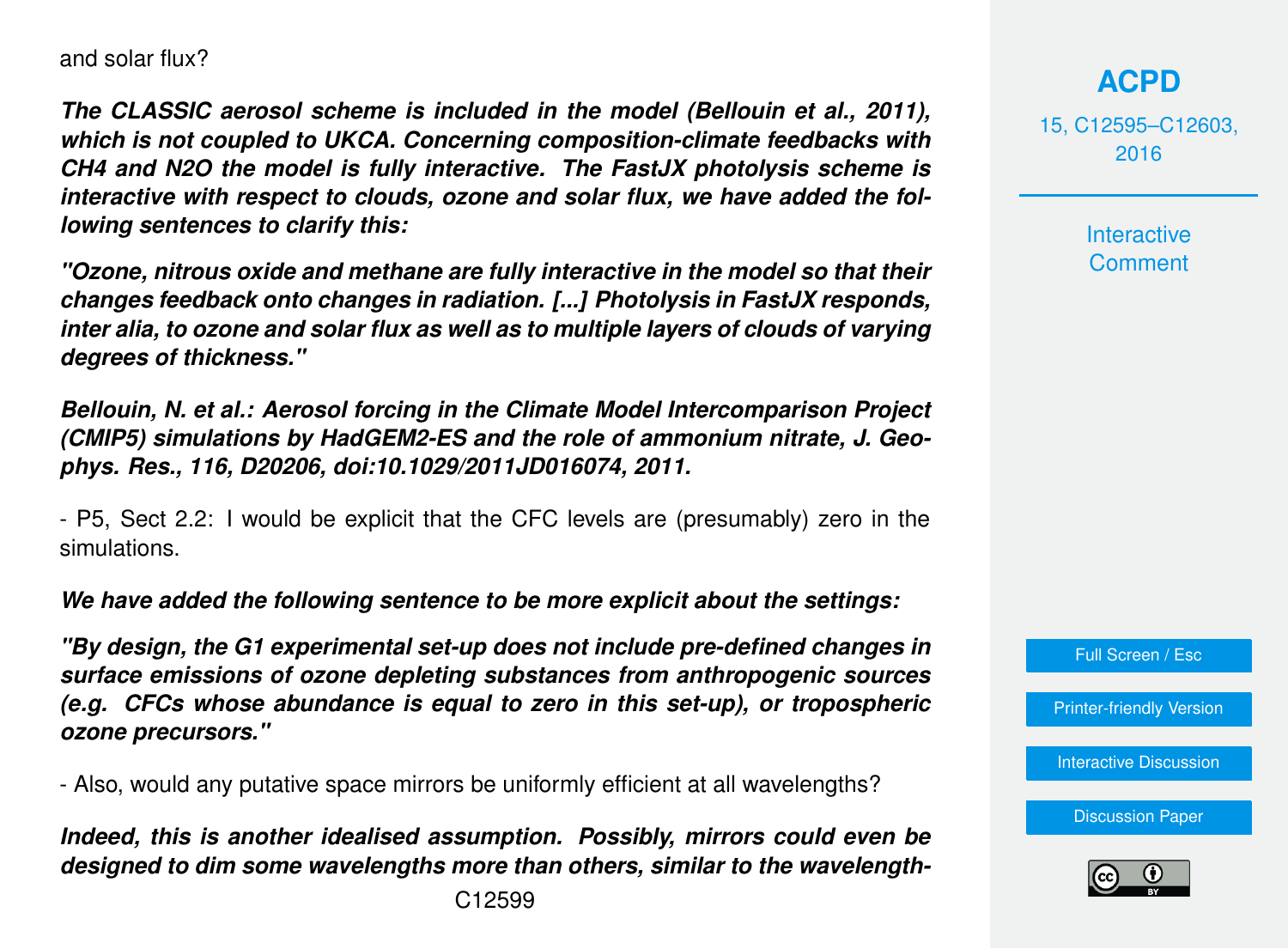*dependent reflective properties of aerosols. However, in practice, a uniformly dimming mirror would be most effective in terms of the radiative energy reflected per unit area (assuming the very hypothetical case of an actual implementation of space-mirror geoengineering). An only partially reflective mirror would let through certain wavelengths of light and thus a part of the potentially reflected energy incident on the mirror's surface. Space-mirror geoengineering would likely be strongly limited by (financial) resources to bring sufficient mirror surface area into space. Therefore, the mirror surface area would likely be the 'bottleneck' in any such operation, thus making uniformly (totally) reflective mirrors the most effective ones.*

- P7, L6: Delete "rather"

#### *Done.*

- P7, L8: "heating by higher ozone levels"

#### *Done.*

- P7, L11: "in G1, as discussed below."

#### *Done.*

- P7, L33: why is NOx higher? Temperature effects?

*The increased upper stratospheric NOx abundances are a net result of increased transport of the precursor species nitrous oxide (N2O) into the upper stratosphere from the troposphere under 4xCO2 due to changes in the strength of the Brewer-Dobson circulation (which are effectively reset in G1) and differences in chemical NOx production and loss, e.g. due to the reaction N2O+O(1D) (where*

## **[ACPD](http://www.atmos-chem-phys-discuss.net)**

15, C12595–C12603, 2016

> Interactive **Comment**

Full Screen / Esc

[Printer-friendly Version](http://www.atmos-chem-phys-discuss.net/15/C12595/2016/acpd-15-C12595-2016-print.pdf)

[Interactive Discussion](http://www.atmos-chem-phys-discuss.net/15/31973/2015/acpd-15-31973-2015-discussion.html)

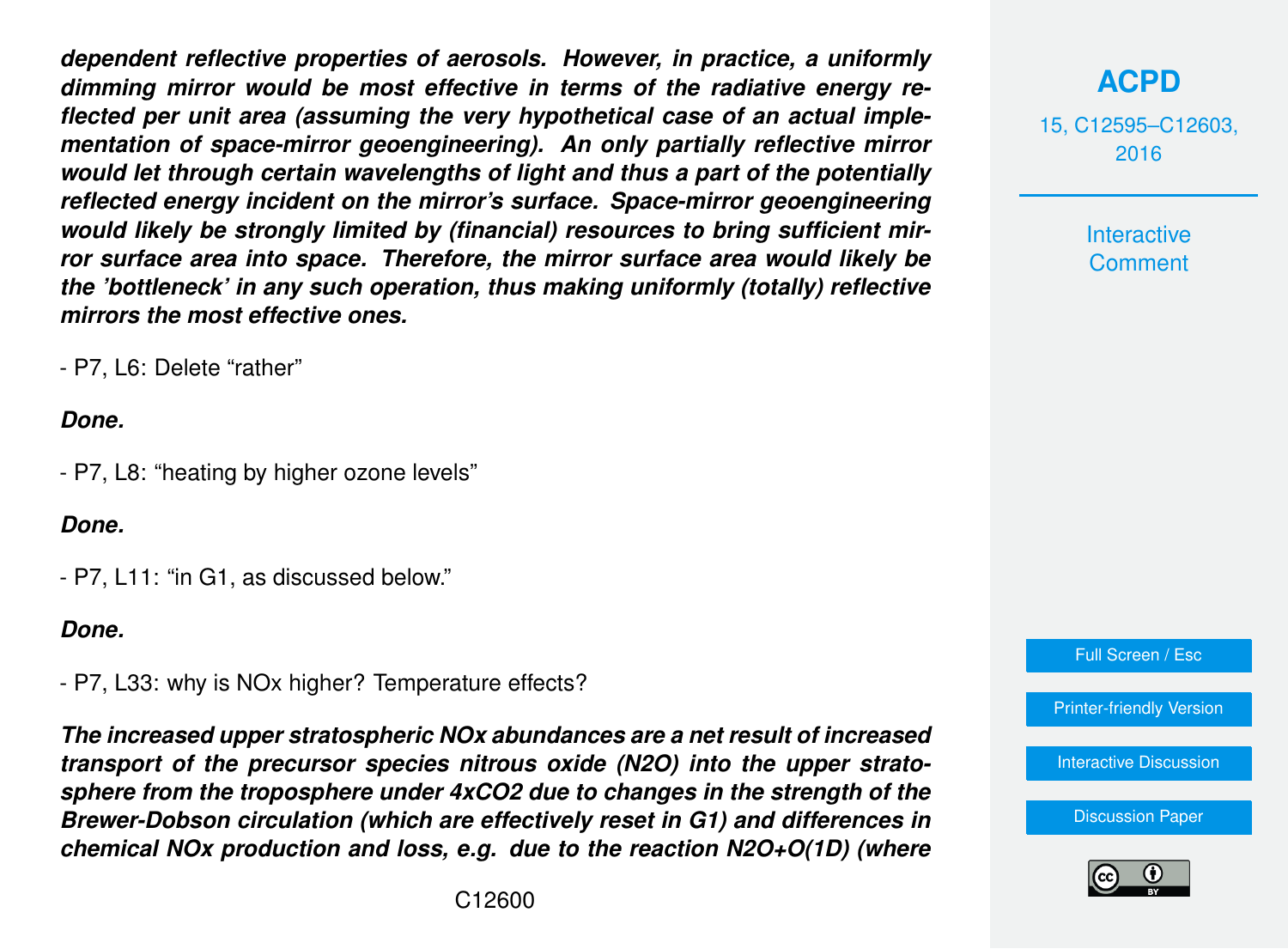*O(1D) also changes significantly as highlighted in the manuscript), the coupling with the HOx cycle and last but not least temperature dependencies of the chemical reactions, see for example Revell et al. (2012) for an overview of the effects involved. We added the Revell et al. (2012) citation to the paper to highlight the issue.*

*Revell, L. E. et al. The effectiveness of N2O in depleting stratospheric ozone, Geophys. Res. Lett., 39(15), 1–6, doi:10.1029/2012GL052143, 2012.*

- P8, L6-8: Is this because the BDC slows?

*Yes, this is what we meant to say by "the residual circulation (not shown) and thus ozone (Fig. 3b) in the tropical lower stratosphere is almost brought back to pre-industrial levels". However, the Brewer-Dobson circulation does not slow down relative to pre-industrial levels in our simulations, i.e. it is effectively reset by the solar dimming.*

- P8, L21: "As discussed in section 1, tropospheric ozone...affecting human health and air quality"

#### *Done.*

- P8, L31: The photolysis reaction has a temperature dependence too (vibrational excitation), which further complicates things.

*Yes, there is also a cross section temperature dependence for wavelengths longer than about 300nm, both of which are included in the photolysis scheme. The offsets are rather small and likely not as significant as the changes in UV fluxes and humidity. In any case they are indeed included in the reaction fluxes now given in the revised manuscript (see next question).*

15, C12595–C12603, 2016

> Interactive **Comment**

Full Screen / Esc

[Printer-friendly Version](http://www.atmos-chem-phys-discuss.net/15/C12595/2016/acpd-15-C12595-2016-print.pdf)

[Interactive Discussion](http://www.atmos-chem-phys-discuss.net/15/31973/2015/acpd-15-31973-2015-discussion.html)

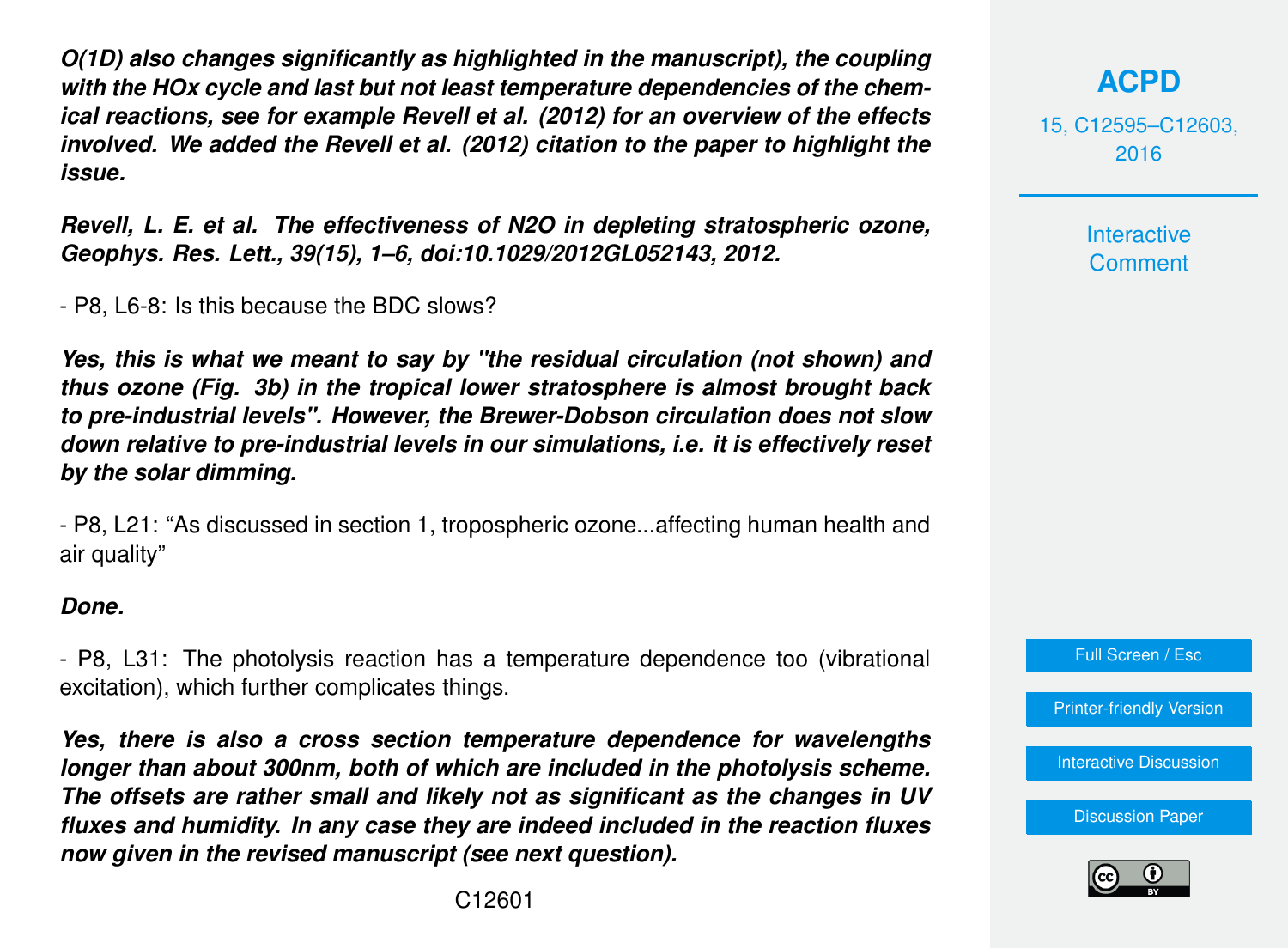- P9, L13-22: Do you have tropospheric ozone budget data to help with this analysis?

### *We have added reaction fluxes for the two discussed reactions to our manuscript.*

- P9, L24: "in G1, as shown by the data in Table 2." (A comma and then "see X" does not read well – there are other examples that could be addressed.)

#### *Thank you, we replaced such forms in this and any other occasion where we found this possible.*

- P10, L3-14: I would remind the reader that the conclusions are based on simulations with PI conditions. Some of the impacts ( $\Delta T$ ,  $\Delta$ humidty) will be important for trop chem in general.

#### *We have added the sentences*

*"Here, we assume pre-industrial conditions by following the G1 scenario, which only allows for low, natural background pollution. Under different forcing scenarios other aspects of tropospheric chemistry could change the surface ozone response."*

*to our discussion in section 3.4 in the revised manuscript. We have also added the sentences*

*"Nevertheless, changes in humidity and photolysis as described here are robust modelling features that could occur under a range of geoengineering scenarios and these changes would impact tropospheric chemistry. These mechanisms will be key to tropospheric chemistry considerations under geoengineering in general."*

15, C12595–C12603, 2016

> **Interactive Comment**

Full Screen / Esc

[Printer-friendly Version](http://www.atmos-chem-phys-discuss.net/15/C12595/2016/acpd-15-C12595-2016-print.pdf)

[Interactive Discussion](http://www.atmos-chem-phys-discuss.net/15/31973/2015/acpd-15-31973-2015-discussion.html)